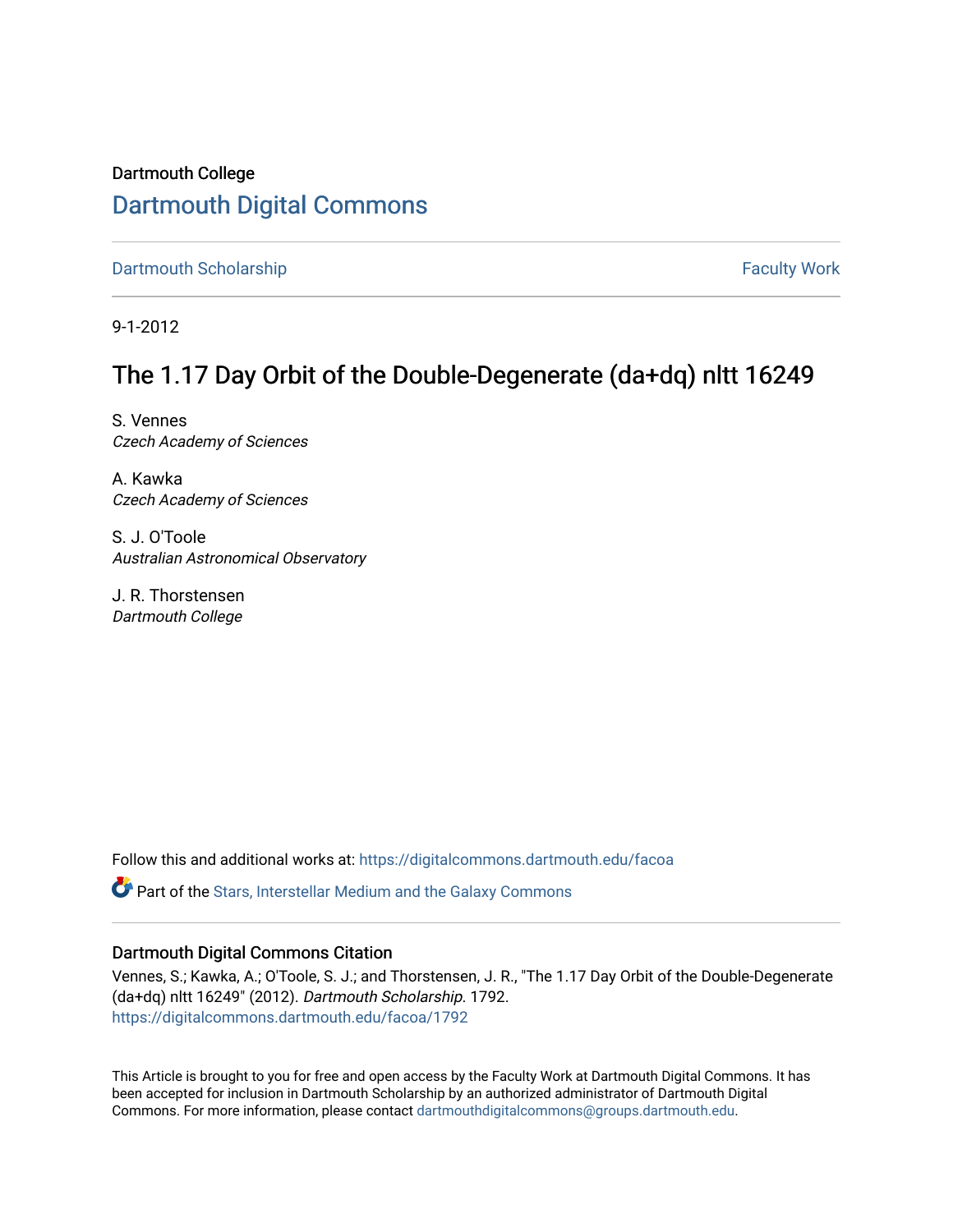### THE 1.17 DAY ORBIT OF THE DOUBLE-DEGENERATE (DA+DQ) NLTT 16249<sup>∗</sup>

S. VENNES<sup>1,4</sup>, A. KAWKA<sup>1,4</sup>, S. J. O'TOOLE<sup>2</sup>, AND J. R. THORSTENSEN<sup>3</sup><br><sup>1</sup> Astronomický ústav, Akademie věd České republiky, Fričova 298, CZ-251 65 Ondřejov, Czech Republic

<sup>2</sup> Australian Astronomical Observatory, P.O. Box 296, 1710 Epping NSW, Australia<sup>3</sup> Department of Physics and Astronomy, 6127 Wilder Laboratory, Dartmouth College, Hanover, NH 03755-352, USA

*Received 2012 June 21; accepted 2012 July 25; published 2012 August 8*

#### ABSTRACT

New spectroscopic observations show that the double-degenerate system NLTT 16249 is in a close orbit  $(a = 5.6 \pm 0.3 R_{\odot})$  with a period of 1.17 days. The total mass of the system is estimated between 1.47 and 2.04  $M_{\odot}$  but it is not expected to merge within a Hubble timescale ( $t_{\text{merge}} \approx 10^{11}$  yr). Vennes & Kawka originally identified the system because of the peculiar composite hydrogen (DA class) and molecular ( $C_2$ –DQ class and CN) spectra and the new observations establish this system as the first DA plus DQ close double degenerate. Also, the DQ component was the first of its class to show nitrogen dredged up from the core in its atmosphere. The star may be viewed as the first known DQ descendant of the born-again PG1159 stars. Alternatively, the presence of nitrogen may be the result of past interactions and truncated evolution in a close binary system.

*Key words:* binaries: close – stars: fundamental parameters – white dwarfs

#### 1. INTRODUCTION

The high proper motion star NLTT 16249 is a doubledegenerate system showing hydrogen lines and molecular carbon and cyanogen bands in its optical spectrum (Vennes & Kawka [2012\)](#page-4-0). Although large radial velocity variations were noted by Vennes & Kawka [\(2012\)](#page-4-0), the orbital parameters, period, and separation are yet to be determined. The detection of photospheric nitrogen in the carbon-rich (DQ) component of this system was a first occurrence for this class of objects and, according to the dredge-up scenario commonly applied to DQ white dwarfs (Pelletier et al. [1986;](#page-4-0) MacDonald et al. [1998\)](#page-4-0), it implied the presence of nitrogen in the white dwarf core. The other component is a hydrogen-rich (DA) white dwarf with a mass above average but with a luminosity similar to that of the DQ white dwarf.

The two characteristics of the system, a nitrogen-enriched DQ component and a likely close orbit, may or may not be related. Althaus et al. [\(2005\)](#page-4-0) established a clear evolutionary link between born-again stars and a nitrogen*/*oxygen enrichment in PG1159 stars and their DQ descendents. Members of the PG1159 class have a helium-rich surface with notable enrichment in carbon, nitrogen, and oxygen (Werner et al. [1991;](#page-4-0) Dreizler & Heber [1998;](#page-4-0) Werner & Herwig [2006\)](#page-4-0). Althaus et al. [\(2005\)](#page-4-0) argued that not all DQ stars followed the born-again path because the carbon abundance is lower in some of these objects than would be expected following this evolutionary path. However, the log C/He versus  $T_{\text{eff}}$  trend established by Dufour et al. [\(2005\)](#page-4-0) and Koester & Knist [\(2006\)](#page-4-0) does appear to follow the model predictions of Althaus et al. [\(2005\)](#page-4-0). Moreover, Dufour et al. [\(2005\)](#page-4-0) noted two discernible tracks with one at a higher carbon abundance that was attributed to a thinning of the helium layer. Therefore, data and born-again models may be compatible for the bulk of DQ white dwarfs. However, nitrogen is not detected in any DQ stars other than in the DQ in NLTT 16249.

In this Letter, we present convincing evidence that the components of the binary NLTT 16249 are in a close orbit. Our new radial velocity measurements (Section 2) and our original model atmosphere analysis (Vennes & Kawka [2012\)](#page-4-0) help constrain the component properties and offer clues to the origin and evolutionary prospect of the system (Section [3\)](#page-2-0). We summarize and discuss these new results in Section [4.](#page-3-0)

### 2. OBSERVATIONS

Vennes & Kawka [\(2012\)](#page-4-0) described the discovery and initial observations of the double-degenerate NLTT 16249: on UT 2010 March 26, they obtained three low-dispersion spectra using the Ritchey–Chrétien  $(R-C)$  spectrograph attached to the 4 m telescope at Kitt Peak National Observatory (KPNO). Next, on UT 2010 November 7, they obtained an echelle spectrum using the X-shooter spectrograph attached to the UT2 at Paranal Observatory.

The apparent radial velocity variations and the composite nature of the original spectra prompted us to obtain a more comprehensive time series. We re-observed NLTT 16249 at Siding Spring Observatory (SSO), KPNO, and the MDM Observatory (on Kitt Peak).

On UT 2011 December 2–3, we obtained a set of spectra with the Wide Field Spectrograph (WiFeS; Dopita et al. [2007\)](#page-4-0) attached to the 2.3 m telescope at SSO. On December 2, we obtained three exposures of 15 minutes each, and on December 3, two exposures of 30 minutes each. We used the B3000 and R7000 gratings which provided spectral ranges of 3200–5900 Å at a resolution  $R = \lambda/\Delta\lambda = 3000$ , and 5300–7000 Å at  $R =$ 7000, respectively. We used the RT560 dichroic beam splitter to separate the incoming light into its red and blue components. We maximized the signal-to-noise ratio of each observation by extracting the spectrum from the most significant  $(\leq 6)$  traces. Each trace was wavelength and flux calibrated prior to coaddition. The spectra were wavelength calibrated using NeAr arc spectra that were obtained following each observation.

Next, on 2012 January 4–6, we used the 4 m telescope and R-C spectrograph at KPNO. The KPC-24 grating in second order and the T2KA CCD delivered a spectral resolution of ∼0.9 Å from 6030 to 6720 Å with the slit width set to 1*.* 5.

Based on observations made with ESO telescopes at the La Silla Paranal Observatory under program ID 86.D-0562.

<sup>4</sup> Visiting Astronomer, Kitt Peak National Observatory, National Optical Astronomy Observatory, which is operated by the Association of Universities for Research in Astronomy (AURA) under cooperative agreement with the National Science Foundation.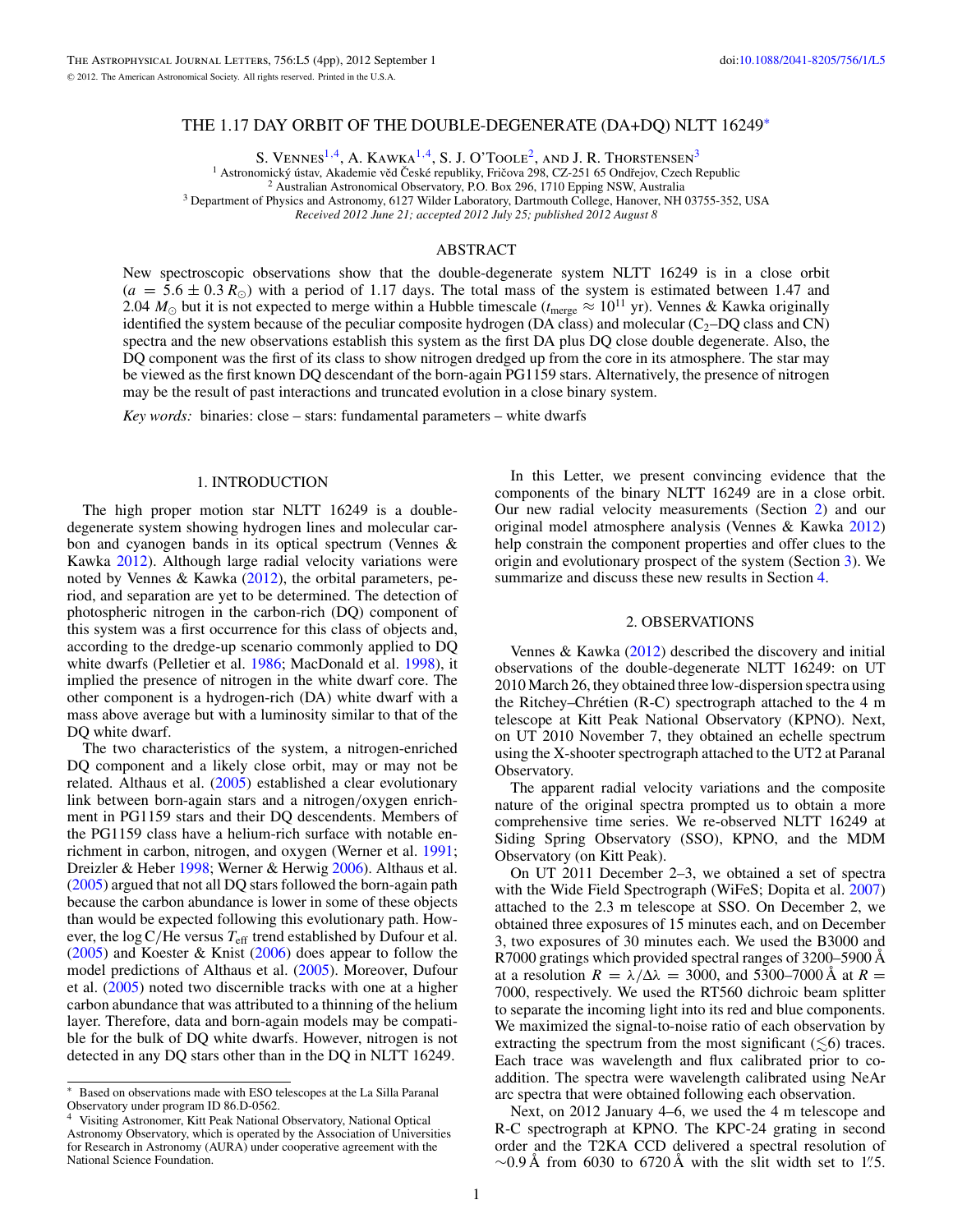<span id="page-2-0"></span>

| ------<br>Radial Velocities |                               |                               |                     |                                  |                               |                     |                               |                               |
|-----------------------------|-------------------------------|-------------------------------|---------------------|----------------------------------|-------------------------------|---------------------|-------------------------------|-------------------------------|
| <b>HJD</b><br>$(2450000+)$  | $v_{\rm DA}$<br>$(km s^{-1})$ | $v_{\rm DO}$<br>$(km s^{-1})$ | HJD<br>$(2450000+)$ | $v_{\text{DA}}$<br>$(km s^{-1})$ | $v_{\rm DO}$<br>$(km s^{-1})$ | HJD<br>$(2450000+)$ | $v_{\rm DA}$<br>$(km s^{-1})$ | $v_{\rm DO}$<br>$(km s^{-1})$ |
| 5507.83298                  | 152.0                         | $-65.6$                       | 5930.90103          | $-37.5$                          | $\cdots$                      | 5931.96734          | $-5.7$                        | $\cdots$                      |
| 5898.10485                  | $\cdot$ $\cdot$ $\cdot$       | 107.1                         | 5930.95874          | $-9.3$                           | $\cdot$ $\cdot$ $\cdot$       | 5932.60763          | 181.5                         | $\cdot$ $\cdot$ $\cdot$       |
| 5899.19171                  | $-36.9$                       | 114.9                         | 5931.63937          | 82.8                             | $\cdots$                      | 5932.67638          | 155.3                         | $\cdots$                      |
| 5930.64584                  | 7.5                           | $\cdots$                      | 5931.69918          | 62.6                             | $\cdots$                      | 5932.80138          | 88.1                          | $\cdot\cdot\cdot$             |
| 5930.71365                  | $-32.9$                       | $\cdots$                      | 5931.77189          | 11.7                             | $\cdots$                      | 5932.91735          | 32.4                          | $\cdots$                      |
| 5930.78652                  | $-36.3$                       | $\cdots$                      | 5931.79347          | 17.1                             | $\cdots$                      | 5932.96735          | 8.4                           | $\cdots$                      |
| 5930.84654                  | $-24.6$                       | $\cdots$                      | 5931.90289          | $-30.7$                          | $\cdot$                       | 5944.85259          | $\cdots$                      | 100.6                         |

**Table 1**

**Table 2** Binary Parameters

| Parameter           | Measurement                                       |
|---------------------|---------------------------------------------------|
| Period              | $P = 1.1697^{+0.0057}_{-0.0037}$ days             |
| Initial epoch (HJD) | $T_0 = 2455898.34_{+0.10}^{-0.15}$                |
| Semi-amplitude (DA) | $K_{\text{DA}} = 104.6 \pm 3.7 \text{ km s}^{-1}$ |
| Mean velocity (DA)  | $v_{DA} = 69.3 \pm 2.8$ km s <sup>-1</sup>        |
| Semi-amplitude (DQ) | $K_{\rm DO} = 97.4 \pm 5.1$ km s <sup>-1</sup>    |
| Mass ratio          | $q \equiv M_{\rm DO}/M_{\rm DA} = 1.1 \pm 0.1$    |
|                     |                                                   |

We sorted the first and second orders using a GG495 filter. We obtained 17 exposures of 30 minutes, each one followed by a comparison arc (HeNeAr).

Finally, on 2012 January 18, we used the MDM 2.4 m Hiltner telescope and modular spectrograph (modspec). A thick 20482 CCD gave 1.7 Å pixel<sup>-1</sup> and  $\sim$ 3.5 Å resolution from 4460 to 7770 Å, with vignetting toward the ends of the range. We obtained three consecutive exposures (5, 5, and 10 minutes). All spectra were reduced using standard IRAF procedures.

## 3. ANALYSIS

### *3.1. Radial Velocities and Period Analysis*

The narrow  $H\alpha$  line core proved suitable for precise radial velocity measurements of the DA white dwarf. When available, the sharp edges of the  $C_2$  and CN band heads also offer means to measure relative DQ velocities. Consequently, we measured the DA radial velocity by fitting Gaussian functions to the narrow Η $α$  core ( $v<sub>DA</sub>$  in Table 1). The measurement errors were estimated by varying the location of the continuum when fitting the line core and we noted fluctuations of 2–5 km s<sup>-1</sup> depending on the signal-to-noise ratio. The centering of the target on the slit is the largest source of systematic errors. These errors were estimated at ~1/10 of a resolution element or ~5 km s<sup>-1</sup> for a resolution  $R \approx 7000$ . On the other hand, residuals in the wavelength calibration never exceeded  $1-2$  km s<sup>-1</sup> and were similar to velocity fluctuations of the O i *λλ*6300*.*23*,* 6363*.*88 sky lines. Adding systematic and random errors, we conservatively estimated the total error at 10 km s<sup> $-1$ </sup>.

Next, we re-measured the DQ velocity in the UVB X-shooter spectrum using the  $C_2$  Swan band head at 5162.2 Å and the CN violet band head at 3883.4 Å and listed the average measurement in Table 1. The measurements are consistent with those originally employed by Vennes & Kawka [\(2012\)](#page-4-0). The MDM and SSO spectra were then cross-correlated with the X-shooter spectrum to extract new DQ velocities  $(v_{\text{DO}})$  in Table 1). Consecutive spectroscopic series obtained at SSO or MDM were co-added to maximize the signal-to-noise ratio and decrease the error in velocity measurements. The



**Figure 1.** Frequency analysis (inverse of the reduced  $\chi^2$ , vs. frequency,  $1/P$ ) of the H $\alpha$  data ( $v_{\text{DA}}$ , Table 1) including the KPNO data only (long-dashed line), the KPNO and SSO data (short-dashed line), and the complete data set (X-shooter, KPNO, and SSO; full line). The horizontal lines mark 1*σ* confidence levels for the corresponding data sets.

original KPNO data obtained by Vennes & Kawka [\(2012\)](#page-4-0) are not included in the present set because of their lower spectral resolution ( $R \approx 1000$ ).

Finally, we fitted the sinusoidal function  $v = \gamma + K \times$  $\sin(2\pi(t - T_0)/P)$  as a function of time (HJD *t*) to the DA radial velocity data and determined simultaneously the initial epoch  $(T_0)$ , period  $(P)$ , mean velocity  $(\gamma)$ , and velocity semiamplitude ( $K$ ). We normalized the  $\chi^2$  function so that the minimum reduced  $\chi^2_{r,\text{min}} \equiv 1$ . The  $1\sigma$  range is then estimated  $x_{r,1\sigma}^2 = \chi_{r,\min}^2 + c/(N-p) = 1+4.7/(N-4)$ , where *N* is the number of measurements,  $p = 4$  is the number of parameters, and  $c = 4.7$  is the appropriate constant for a  $1\sigma$  error range and four parameters. Figure 1 shows incremental frequency (1*/P*) analyses. The period extracted from the KPNO radial velocity data alone  $(N = 17)$ ,  $P = 1.161 \pm 0.026$  days, is sufficiently accurate to constrain the DA velocity amplitude and mass function of the DQ companion. Adding SSO measurements to the set  $(N = 18)$  reduced the period uncertainty and allowed accurate phasing of the DQ velocity measurements as well (Table 2) with a period of  $P = 1.1697_{-0.0037}^{+0.0057}$  days.

Adding X-shooter data to the set  $(N = 19)$  resolved the solution into a triplet with each of the triplet members split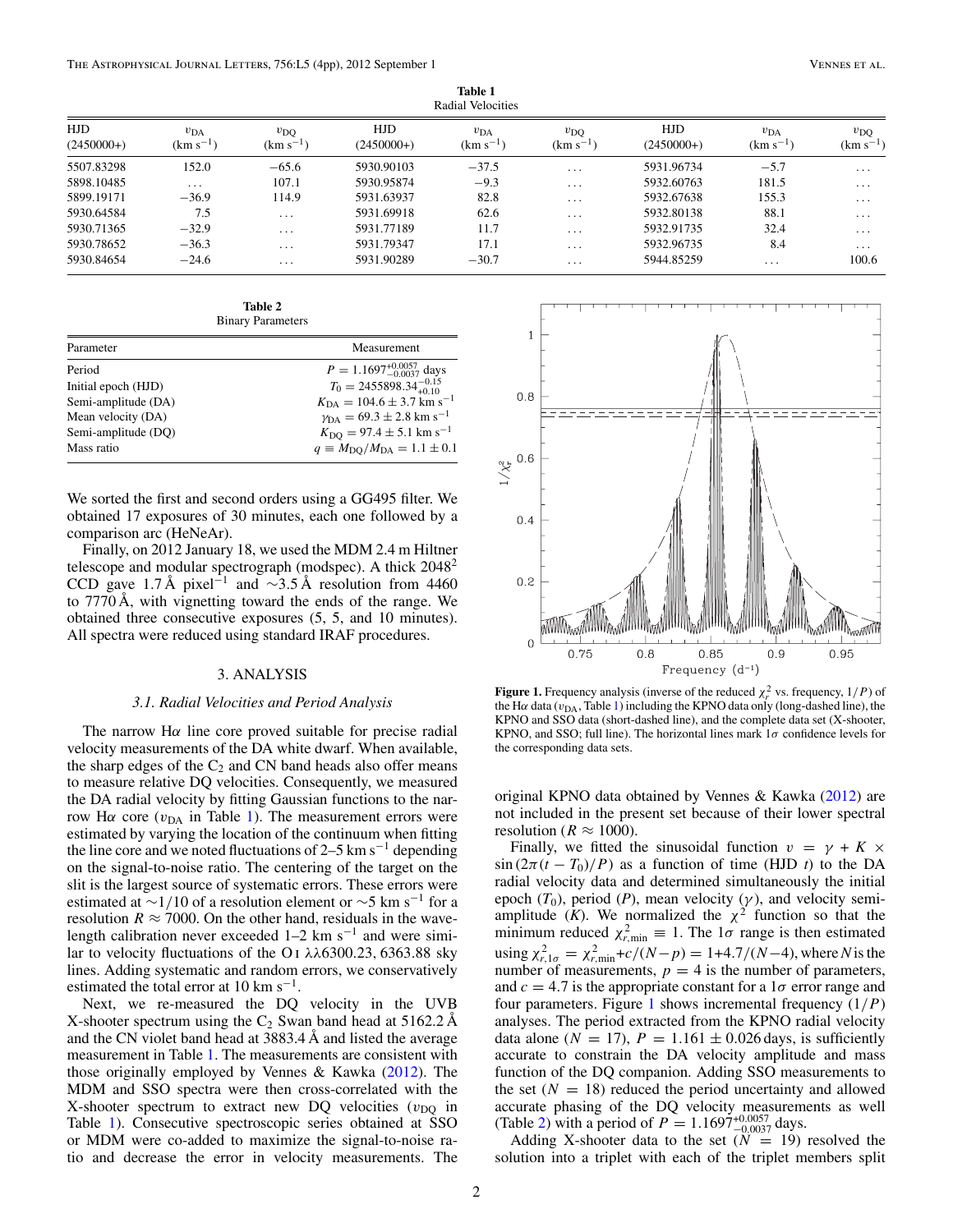<span id="page-3-0"></span>

**Figure 2.** All radial velocity measurements from Table [1](#page-2-0) folded on the orbital period: DA white dwarf  $v_{DA}$  (open squares) and DQ white dwarf  $v_{DQ}$  (full triangles). The velocity amplitudes constrain the mass ratio to nearly unity  $(q \equiv M_{\text{DQ}}/M_{\text{DA}} = 1.1 \pm 0.1).$ 

into two possible periods. Focusing on the central peak, the first of the two solutions locates the X-shooter measurement near phase  $0.15$  ( $P = 1.1697$  days) while the second locates it symmetrically about the quadrature and near phase 0.35  $(P = 1.1703$  days). Either solution is acceptable and the ambiguity does not affect the resulting orbital parameters for the DA and DQ stars. The same pattern is reproduced in the side peaks of the triplet but with a lesser significance. Table [2](#page-2-0) lists the adopted orbital parameters. The initial epoch  $T_0$  corresponds to the lower conjunction of the DA white dwarf. Note that the period  $P$  and the initial epoch  $T_0$  are strongly anti-correlated.

The period and velocity amplitudes constrain the total mass of the system to  $(M_{DA} + M_{DQ}) \sin^3 i = 1.01 \pm 0.09 M_{\odot}$ , where *i* is the inclination of the orbital plane, or  $M_{DA} + M_{DQ} \gtrsim 0.92 M_{\odot}$ . The combined velocity amplitude is  $K_{DA} + K_{DQ} = 202 \text{ km s}^{-1}$ . The same amplitude estimated by Vennes & Kawka  $(2012)$ ,  $K_{\text{DA}} + K_{\text{DQ}} \geq 320 \text{ km s}^{-1}$ , was in error with the correct constraint at only half of that value ( $\geq 160$  km s<sup>-1</sup>). The consequences for the merger timescale are discussed in the following section.

Figure 2 shows the radial velocity phased with the orbital period. The X-shooter data are phased by adopting one of the two possible aliases ( $P = 1.1697$  days). The dispersion in H $\alpha$ velocity measurements was only 10 km  $s^{-1}$  and consistent with the estimated velocity errors. The DQ velocity curve is offset by <sup>−</sup>60 km s−<sup>1</sup> relative to the DA velocity curve. The effect cannot be attributed to a difference in gravitational redshifts because the mass ratio is close to unity. Instead, the pressure shift of molecular band positions is a likely cause for this effect. In the following we utilize the DA mean velocity in the calculation of the systemic velocity and Galactic kinematics.

Figure 3 shows two sets of co-added KPNO spectra, one near each quadrature. The velocity offset ( $\Delta v \approx 180 \text{ km s}^{-1}$ ) proved readily measurable.

If we adopt the spectroscopic mass estimate for the DA white dwarf based on the measured (*T*eff, log *g*) from Vennes & Kawka [\(2012\)](#page-4-0),  $M_{DA} = 0.829 \pm 0.096 M_{\odot}$  (following the mass–radius



**Figure 3.** Sets of co-added H*α* spectra near quadratures. The H*α* line core is shifted by  $\sim$ 4 Å between the two sets.

relations of Benvenuto & Althaus [1999\)](#page-4-0) and the orbital mass ratio  $q = 1.1 \pm 0.1$ , then the total mass of the system is in the range  $1.466 - 2.035 M_{\odot}$ . Consequently, the mass function constrains the inclination to  $i = 52°-70°$ , and the possibility of eclipses is ruled out.

#### *3.2. Age, Evolution, and Kinematics*

The cooling age of the DA white dwarf is estimated at  $\tau_{\text{cool}}$  = 1.9  $\pm$  0.5 Gyr. A high mass for both white dwarfs implies relatively massive,  $M_i \geq 3 M_{\odot}$  (see a discussion in Ferrario et al. [2005\)](#page-4-0), hence short-lived progenitors (∼0*.*48 Gyr; Schaller et al. [1992\)](#page-4-0), constraining the total age of the system to less than 3 Gyr.

Using our measured period (1.17 days) and mass ratio  $q =$  $1.1 \pm 0.1$ , and constraining the DA mass to  $0.829 \pm 0.096 M_{\odot}$ , the merger time is estimated to be  $10^{11}$  yr following Ritter [\(1986\)](#page-4-0). Therefore, the system is not a candidate Type 1a supernova progenitor.

The systemic velocity was obtained by subtracting the calculated gravitational redshift ( $\gamma_{\text{grav}} = 54 \pm 6 \text{ km s}^{-1}$ ) from the mean velocity of the DA white dwarf ( $\gamma_{DA} = 69 \pm 3$  km s<sup>-1</sup>),  $\gamma_{sys} = \gamma_{DA} - \gamma$ grav = 15 ± 7 km s<sup>-1</sup>. Adopting a distance of  $40 \pm 6$  pc, the systemic velocity and proper-motion measurements ( $\mu_{\alpha}$  cos  $\delta = 2 \pm 6$ ,  $\mu_{\delta} = -140 \pm 6$  mas yr<sup>-1</sup>; Salim & Gould [2003\)](#page-4-0) correspond to the Galactic velocity components (*U*, *V*, *W*) = (0±8, -27±6, -6±2) km s<sup>-1</sup> following Johnson & Soderblom [\(1987\)](#page-4-0). The system belongs to the thin-disk population (Pauli et al. [2006\)](#page-4-0) in agreement with its young age ( $\lesssim$ 3 Gyr).

#### 4. SUMMARY AND DISCUSSION

We have shown that the peculiar DQ white dwarf in NLTT 16249 is in a close 1.17 day orbit with a DA white dwarf companion. Close double-degenerate stars are common and Maxted & Marsh [\(1999\)](#page-4-0) reported a fraction of  $5\%$ -19% of